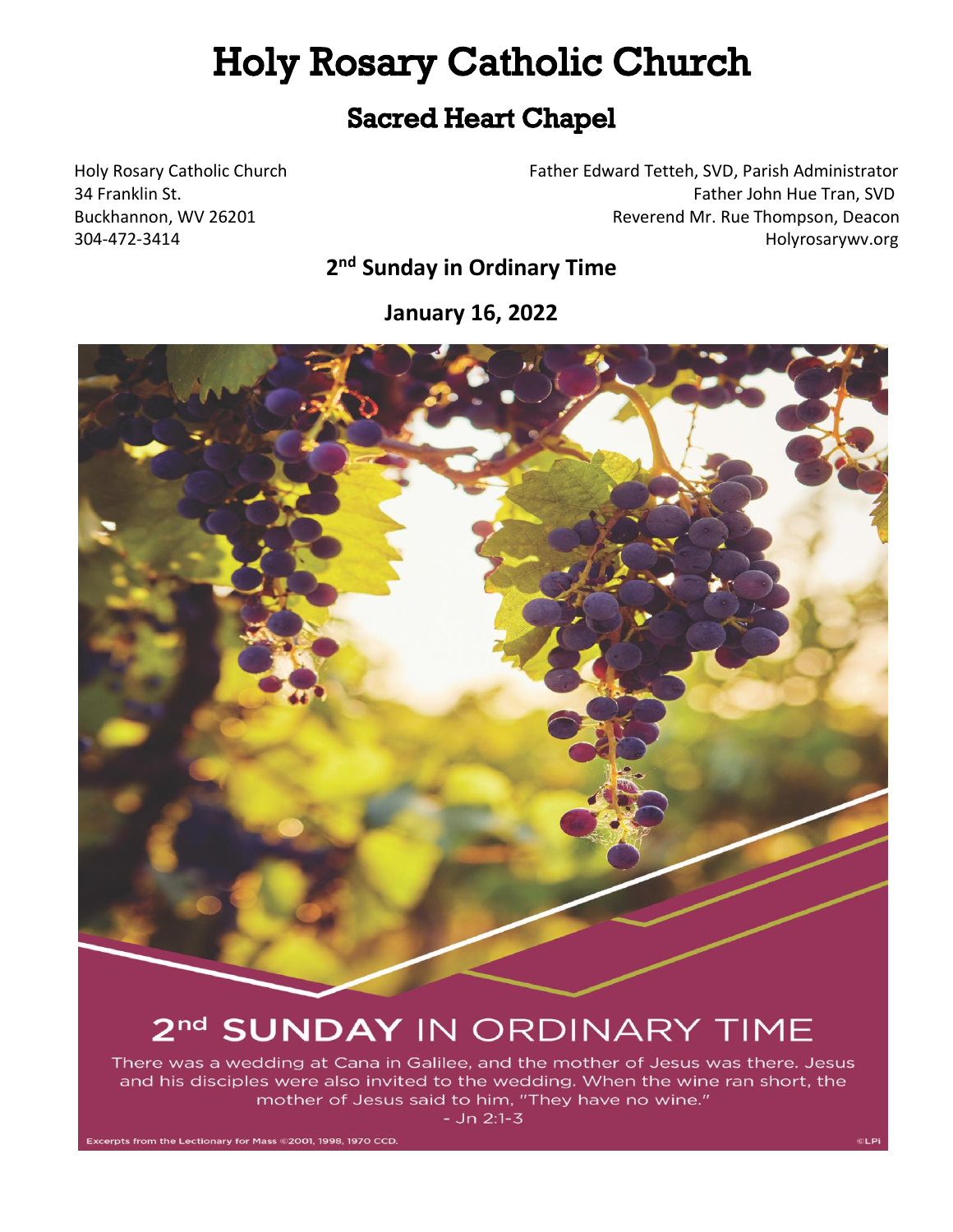#### **2nd Sunday in Ordinary Time**

God delights in you. How do you feel when you hear that? Delight usually comes with an exuberant flow of joy that seemingly arises from one's toes with the expression of great glee. Reflecting upon the deep

measure of joy God has in us can be a source of joy for ourselves. Delight is infectious. A very young brother and sister were playing on the beach when the all too familiar ice cream truck made its daily rounds. The boy shook with excitement and delight as he took his sister's hand and



exclaimed, "The ice cream man is here, isn't it great!" As they ran off toward the truck, one could hear the girl reply, "Yeah, I can't wait!" The experience of a child's delight in something so simple as ice cream, lifts our spirits from our burdens and transports us to the lighter, more innocent side of life.

 Life is not meant to be a burden. Believe it or not, God actually wants us to be happy! In fact, the wedding feast at Cana shows us that God even puts His blessing on our happiness. It is okay to celebrate the wonder of ourselves and others. Life is good. It is always interesting to note that Jesus saves the good wine until last. You would think it would be the other way around. The superb quality of Jesus' wine points to the superior quality of life we find in Christ. It is not a life of burdens but a life of wonder and delight! In Christ, we are lifted from the superficial and mundane to a life of purpose, hope, and love.

 God is with us through the long haul, through the challenges and sorrows as well as the successes and accomplishments. In spite of the fact that we often wander from the path, God's celebratory delight in us remains. As spouses are asked to remain faithful to each other through whatever life brings, God remains faithful too. This promise remains through this life and into the next. All we have to do is take the advice of Jesus' mother to heart when she says, "Listen to him." This wisdom saves us from foolishly giving in to the illusion that we can make better wine than Jesus. ©LPi

#### **Knights Of Columbus Council 603 Father Mark T. Gallipeau Scholarship**

The Elkins Council 603 of the Knights of Columbus is pleased to announce the 2022 Father Mark T. Gallipeau High School scholarship. The scholarship was established through the vision of the Elkins Council of the Knights of Columbus. The Elkins Council 603 is offering one (1) scholarship to an active catholic High School senior. Applications are open to all active members of the Holy Rosary, Saint Patrick's of Coalton, or Saint Brendan's parish. One (1) \$2000.00 scholarship will be awarded

(divided into 4 \$500.00 payments over four years as long as the student is enrolled in a full time program). The Father Mark T. Gallipeau Memorial Scholarship is intended to recognize a catholic student High School senior who has demonstrated commitment to their school, church, community and exhibited academic achievement. The available scholarship is as follows:

•\$2000.00 for the **Father Mark T. Gallipeau Memorial Scholarship** is open to all active members of the Holy Rosary, Saint Patrick's of Coalton, or Saint Brendan's parish that are seniors in High School, with preference given to the children and grandchildren of members of Council 603 **Exclusively for incoming freshmen who will be enrolled full-time in an accredited four year, two year, or technical program in the United States. Applications can be downloaded at: http://stbrendanwv.weebly.com/ DEADLINE: April 22, 2022**

#### **Many Thanks**

Thank you very much to all who helped to take down our Christmas decorations last week. We really appreciate all of the time you lend us to keep our church fresh and seasonal! We appreciate every little thing that you do!

#### **Mass Requests for 2022**

Do you have a specific mass intention for next year? Would you like to have a mass offered for a loved one or a deceased member of your family? Please drop your intentions (plus your \$5 donation) in an envelope or give it to Father Ed. Specific dates may go quickly, so act now. Please note that Cannon Law requires a parish to offer one mass each weekend for the intentions of its parishioners. Since we only have two masses per weekend, it is difficult to schedule all of your requests on a weekend. We will do the best we can to accommodate your requests. Because we were overloaded with requests from last year, we are already scheduled into March of 2022.

#### **Our Sympathies**

Our sympathies are extended to Krista Lewellyn and her family on the death of her mother Patricia Zara, who died on Thursday. May God grant Patricia eternal rest and may He grant consolation to her beloved husband and the entire family. Please keep Krista and her family in our prayers. Arrangements are incomplete at this time.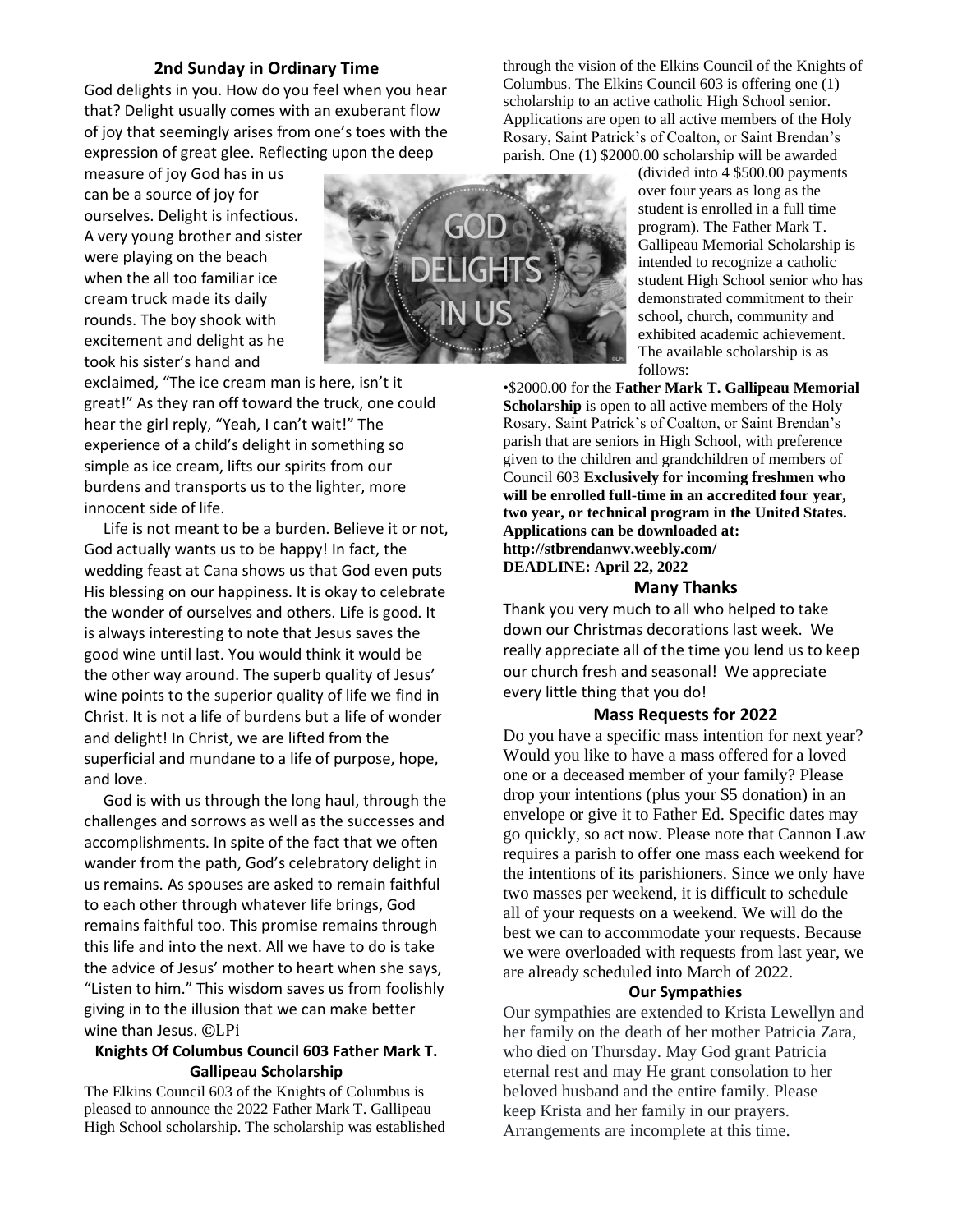#### **Envelopes for Next Year**

Our 2022 envelopes have arrived and are available in Marist Hall. This year, we only ordered boxes of envelopes for those families who used them on a consistent basis. Many of you are sending your donations electronically from your bank, or just dropping a check in the collection basket. We appreciate you! Unfortunately, we had to throw away about 25 boxes of envelopes last year. If you don't see your envelope box in the hall, please pick up a box of "unnumbered" envelopes to use. If you would like a box of envelopes with your specific number, please let us know. Thanks!

## **Birthdays and Anniversaries**

*Now accepting January Celebrations!*

Kathy Angus January 6 Mary Kathleen Blake January 7 Virginia Cerullo January 22 Colleen Hoover January 22 Joe Broslawsky January 29 Virginia Carmona January 31



# TOGETHER IN HOLINESS'<br>CONFERENCE SERIES

The St. John Paul II Foundation and the Diocese of Wheeling-Charleston invite all married and engaged couples to the first

*Together in Holiness* **marriage conference**

**on Saturday, February 12, 2022 from 8:30 am – 3:30 pm**

**at the Saint John XXIII Pastoral Center in Charleston, WV.**

Dynamic Presentations | Mass | Childcare

Eucharistic Adoration | Reconciliation

Featuring: Damon Owens, Founder of *Joyful Ever After*

# **Our Bulletin Prayer List**

January is the time that we generally renew our bulletin prayer list. Our friends and family in need of prayer have been added throughout the year and we try to refresh this list for the year to come. Please, we will be happy to add anyone who is in need of prayer at this time. You may drop your prayer requests in the collection basket or give them to Father Ed or Father John. We will continue to pray for all those in need. This is the last week for the prayer list below.

### **Please remember in your prayers:**

Bertha Small, Kate Deasy, Rosemary Austin, Phil Halligan, Randy Trent, Macyah Riley, Karen Trent, Matthew Linger, Seth Poling, Cathy Lipscomb, Freddy Caimotto, James Barton, Darell Hyre, Diane Hyre, Vicki Dibble, Eric Harkness, Pat Daigneault, Duane Lohr, Jeff Ball, Jane Baxter, Shaelyn Posey, P.T. Garton, Jalen Welcome, Dennis Cortes, Kay Sienkiewicz, Danny Morgan, Gene Zara, Paula Ball, Janine Robinson, Terry McKisic and Tori Odom, Andrew Schmidt, Gay Little, Denise Karlen, Jim Hawkinberry, Tim Dewitt and Family, Ellie McCarthy, Linus Deasy, Shanna Ericcson, Linda Coyner, Donnie Cox, Rue Thompson.

**Please pray for men and women in the military.**

Please pray for our Homebound: Mary Stump,

Anna Stalnaker, Ron Frye, Rocena Asbury, John Sneberger, Lorraine McLean, James McCartney, Nancy Beverlin, Shirley Linger, William McLean, Anna Powell, Barbara Elmore, Helena Bessinger, Virginia Cerullo, Alan and Jimmie Jo Simmon, Barbara Hillberry, Donnie Cox.

### **Stewardship**

**Last Week's Collection: Envelopes: \$2,135.00 Loose: \$197.00 Attendance: 1/8: 32 1/9: 71 1/15 and 1/16 - Lectors:** 

## **Bishop's Note**

Bishop Brennan would like to encourage everyone to continue to pray for the health and well-being of Governor Jim Justice and all those suffering from COVID-19 as we continue to see an alarming rise in cases in our state. Please add these to your daily prayers and Mass intentions.

|          | Sat.<br>Jan. 15 | Sun.<br>Jan. 16 | Sat.<br>Jan. 22 Jan. 23 | Sun.          |
|----------|-----------------|-----------------|-------------------------|---------------|
| Lectors  | Roseann<br>W.   | Virginia C.     | Laurie<br>A.            | Pat M.        |
| Greeters | Mary B.         | Tracy M.        | Cheryl<br>& Jerry       | Charlie<br>М. |

## **Second Collection This Weekend**

The Diocese has combined three collections to form the "Church in the Developing World" Collection for January. This collection combines these three previous separate collections: Church in Latin America, Church in Central and Eastern Europe and the Church in Africa.